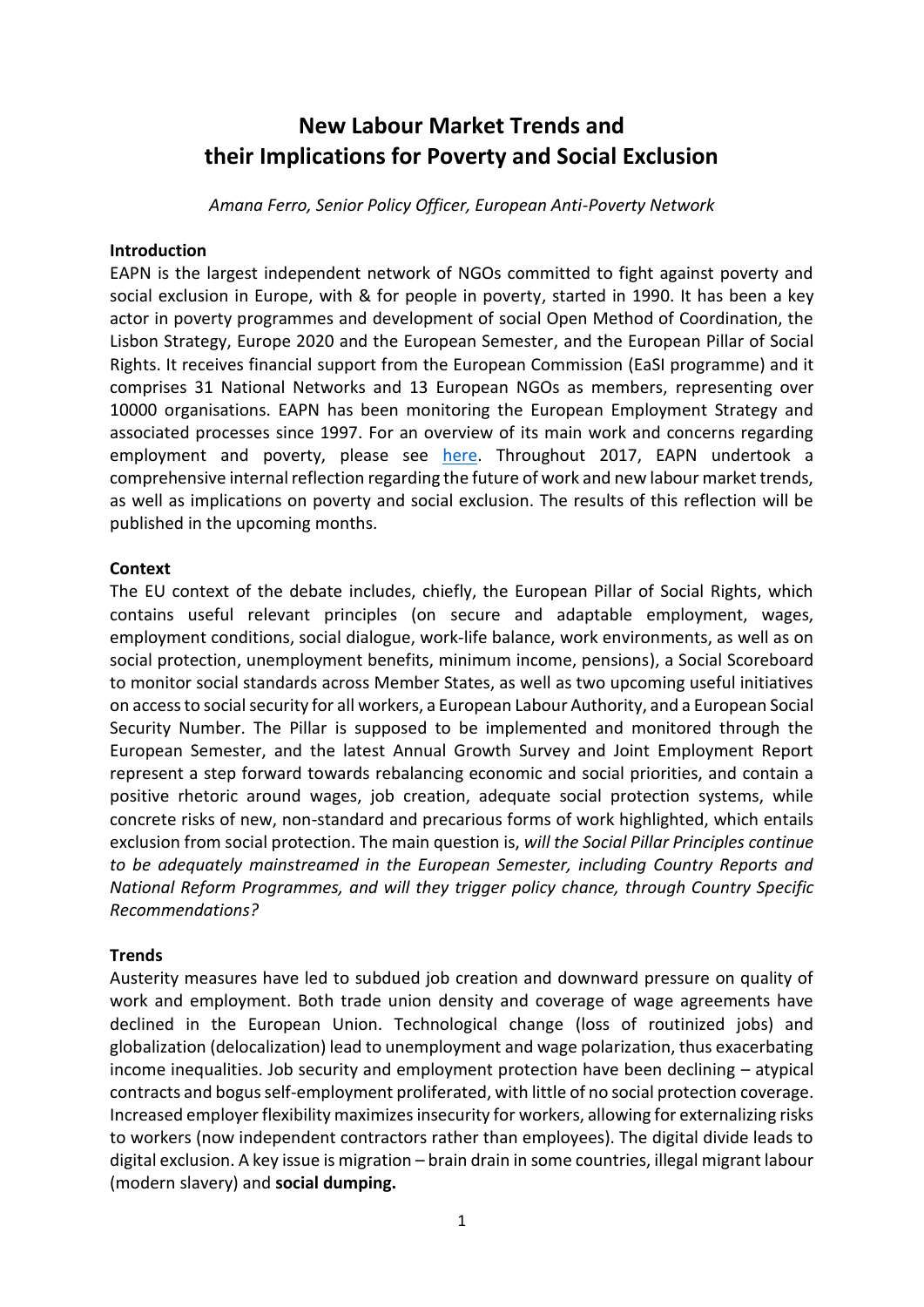

©Andreea Buzec, Visual Architects Romania, for the 16th European Meeting of People Experiencing Poverty, 2017

### **Voices from the ground**

EAPN Networks highlight:

- Rise of fixed-term contracts (NL, NO, SE, UK, CY, UK, IE, AT, IT)
- Underemployment / overqualification (IT, PT, CY, UK)
- Multiple low-wage job holding (CY, RO, GR, NL)
- Weakening of contractual relations (DE, SE, NL, UK).

People experiencing poverty say:

- PRECARIOUSNESS: *"People are thrown into any kind of job, sometimes with no minimum salary… and youngsters still dependent on them…"*
- LOW WAGES: *"Instead of saying minimum wage, we should say 'adequate' wage; we need money to live, not just to survive…"*
- LABOUR MIGRATION: *''Immigration caused by globalisation, capitalism, dictatorships… these are dramatic situations with people becoming poorer and more vulnerable…'*
- GLOBALISATION: *"In a global society, we need to change mindsets against a constructed scarcity of resources…"*
- PARTICIPATION: *"We need people to make decisions in favour of those who are falling through the cracks…"*
- SOCIAL PRIORITIES: *"EU countries are not following up enough when it comes to social issues…"*